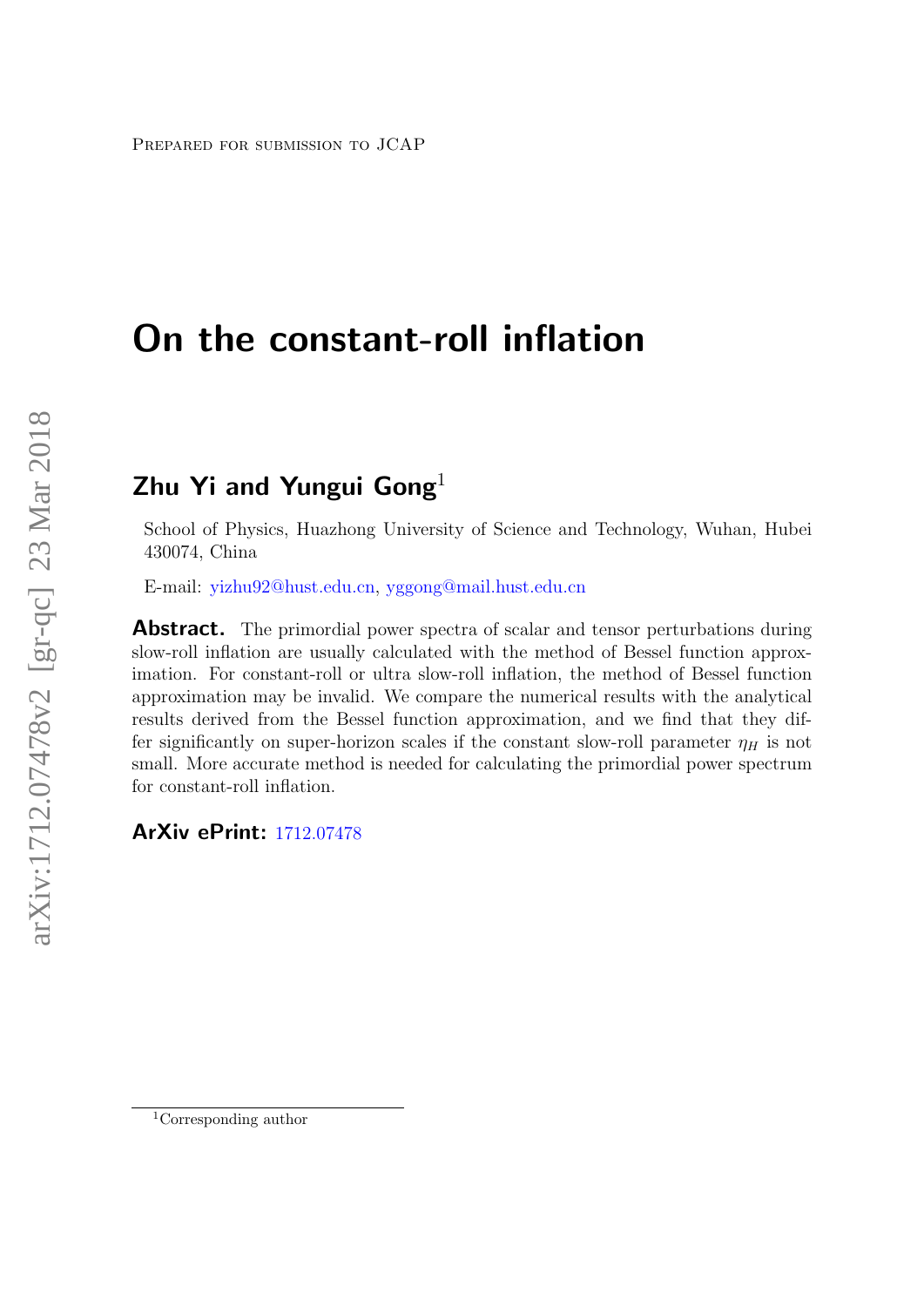## Contents

|  | 1 Introduction                                |                         |
|--|-----------------------------------------------|-------------------------|
|  | 2 the constant-roll inflation                 | $\overline{\mathbf{2}}$ |
|  | 3 perturbation in the constant-roll inflation | 5                       |
|  | 3.1 The scalar perturbation                   | 5                       |
|  | 3.2 Super-horizon evolution                   | 8                       |
|  | 3.3 The tensor perturbation                   |                         |
|  | 3.4 Numerical solution                        | 10                      |
|  | 4 Discussions and conclusions                 | 12                      |

## <span id="page-1-0"></span>1 Introduction

Inflation gives solutions to the problems such as the flatness and horizon problems in standard cosmology  $[1–5]$  $[1–5]$ , and the seeds of the large scale structure of our Universe are provided by the quantum fluctuations of the inflaton during inflation which leave imprints on the cosmic microwave background radiation [\[6–](#page-13-1)[11\]](#page-13-2). To ensure enough inflation, the potential of the scalar field is usually chosen to be flat so that the scalar field slowly rolls down the potential, i.e., the slow-roll condition is satisfied. Under the slow-roll condition, the equation that the mode functions of the quantum fluctuations satisfy can be written as the Bessel equation with the order  $\nu$  and the order parameter  $\nu$  is approximated to the first order of slow-roll parameters  $\epsilon_H$  and  $\eta_H$ . By assuming that the slow-roll parameters change slowly and taking  $\nu$  as a constant, the mode functions are solved with the Hankel functions through the matching of the solutions in different regions. Finally the power spectra are evaluated at the horizon crossing  $k = aH$  using the asymptotic form of the Hankel function in the limit  $k/aH \rightarrow 0$ [\[12\]](#page-13-3). This method is referred as the Bessel function approximation [\[13\]](#page-13-4). Higher order corrections and more accurate methods are also developed in [\[14–](#page-13-5)[17\]](#page-13-6). There are more work discussing the calculation of the power spectrum  $[18-28]$ .

If the potential of the scalar field is very flat, then the acceleration of the inflaton is locked by the friction term and the slow-roll parameter  $\eta_H \approx 3$ , this is the ultra slow-roll inflation [\[25,](#page-14-1) [26\]](#page-14-2). Recently, the ultra slow-roll inflation was generalized to constant-roll inflation with the slow-roll parameter  $\eta_H$  being a constant [\[29,](#page-14-3) [30\]](#page-14-4). The constant-roll inflation has richer physics than the slow-roll inflation does. For example, it can generate large local non-Gaussianity and the curvature perturbation may grow on the super-horizon scales [\[29](#page-14-3)[–31\]](#page-14-5). The constant-roll inflation was also discussed in [\[32–](#page-14-6)[44\]](#page-15-0). Furthermore, the idea of ultra slow-roll inflation was used to generate the primordial black holes [\[45,](#page-15-1) [46\]](#page-15-2), and a short period of ultra slow-roll inflation with small  $\epsilon_H$  can be the mechanism for producing the primordial black holes in a similar way to the chaotic new inflation model [\[47\]](#page-15-3). If  $\eta_H \ll 1$ , then the slow-roll conditions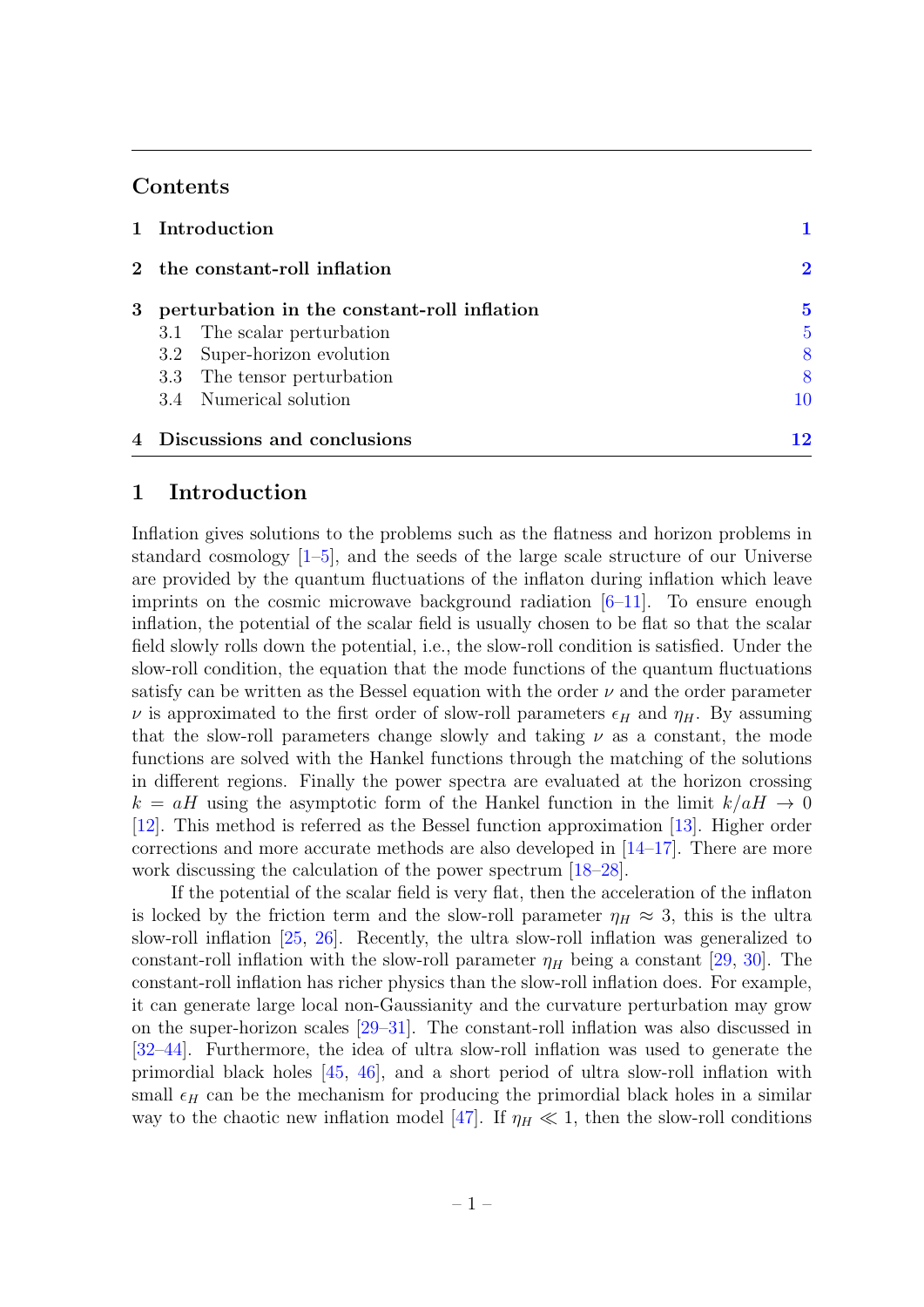are satisfied and the standard slow-roll results apply. If  $\eta_H$  is not small, then the slowroll approximation breaks down. In the ultra slow-roll inflation, the slow-roll condition is violated. As pointed out in [\[13\]](#page-13-4), when the slow-roll parameters are not small, the Bessel function approximation is unreliable. Fortunately, since  $\eta_H$  is a constant, we can separate it from the slow-roll parameter  $\epsilon_H$  and use the Bessel function approximate to derive the power spectrum. It was shown that the power spectrum for the constantroll (including the ultra slow-roll) inflation has the same form as that for the slow-roll inflation [\[26,](#page-14-2) [29,](#page-14-3) [30\]](#page-14-4). One of the important assumptions made in the Bessel function approximation is that  $\epsilon_H$  changes slowly. For the slow-roll inflation, the time derivative of  $\epsilon_H$  is on the second order of the slow-roll parameters  $\epsilon_H$  and  $\eta_H$ , but for the constantroll inflation, the time derivative of  $\epsilon_H$  is on the order of  $\epsilon_H$ , so the accuracy of the Bessel function approximation needs to be examined. In this paper, we study this problem by comparing the power spectrum derived from Bessel function approximation with the numerical results.

This paper is organized as following. In section [2,](#page-2-0) we briefly review the constantroll inflation and discuss the attractor behaviour. In section [3,](#page-5-0) we calculate the power spectrum using the Bessel function approximation method and compare the analytical results with the numerical results. The issue of super-horizon evolution is also discussed in section [3.](#page-5-0) The paper is concluded in section [4.](#page-12-0)

## <span id="page-2-0"></span>2 the constant-roll inflation

We start with the canonical scalar filed minimally coupled to gravity,

$$
S = \int d^4x \sqrt{-g} \left[ \frac{R}{2} - \frac{1}{2} g^{\mu\nu} \nabla_{\mu} \phi \nabla_{\nu} \phi - V(\phi) \right],
$$
 (2.1)

where we set  $8\pi G = 1$ . The Friedmann equation and the equation of motion for the scalar field are

$$
3H^2 = \frac{\dot{\phi}^2}{2} + V(\phi),\tag{2.2}
$$

<span id="page-2-3"></span><span id="page-2-2"></span><span id="page-2-1"></span>
$$
\frac{dH}{d\phi} = -\frac{\dot{\phi}}{2},\tag{2.3}
$$

$$
\ddot{\phi} + 3H\dot{\phi} + \frac{\partial V}{\partial \phi} = 0, \qquad (2.4)
$$

where a dot denotes the derivative with respect to cosmic time  $t$ . Introducing the slow-roll parameters

$$
\epsilon_H = -\frac{\dot{H}}{H^2},\tag{2.5}
$$

$$
\eta_H = -\frac{H}{2H\dot{H}},\tag{2.6}
$$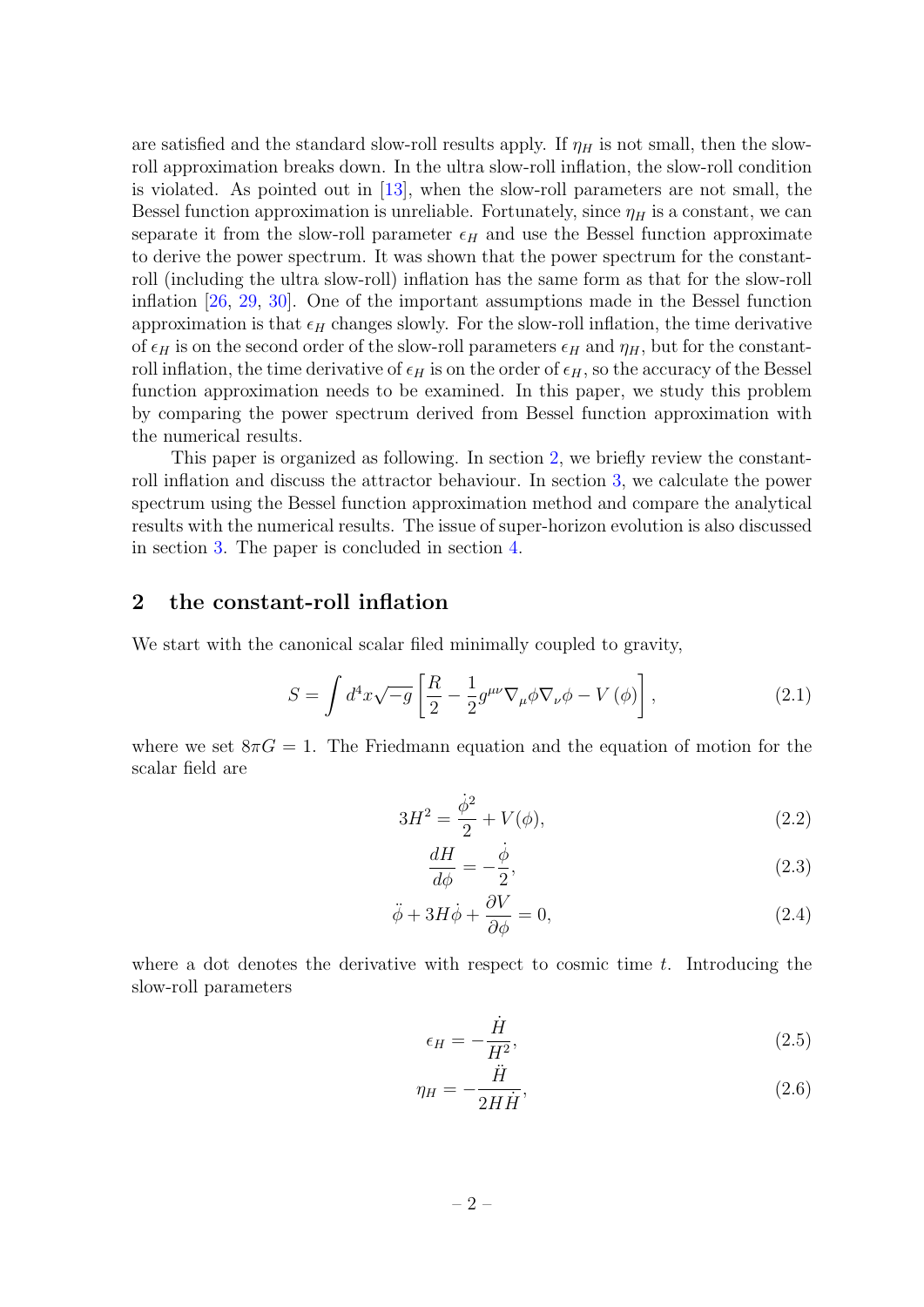and using eq. [\(2.3\)](#page-2-1), we get

$$
\epsilon_H = \frac{2}{H^2} \left(\frac{dH}{d\phi}\right)^2,\tag{2.7}
$$

$$
\eta_H = -\frac{\ddot{\phi}}{H\dot{\phi}} = \frac{2}{H}\frac{d^2H}{d\phi^2}.
$$
\n(2.8)

Note that the condition for inflation is  $\epsilon_H \leq 1$ . For the constant-roll inflation,

<span id="page-3-9"></span><span id="page-3-0"></span>
$$
\eta_H = -\frac{\ddot{\phi}}{H\dot{\phi}} = 2\alpha. \tag{2.9}
$$

From equation [\(2.8\)](#page-3-0), we get

<span id="page-3-7"></span><span id="page-3-6"></span><span id="page-3-5"></span><span id="page-3-2"></span>
$$
\frac{1}{H}\frac{d^2H}{d\phi^2} = \alpha.
$$
\n(2.10)

If the constant  $\alpha > 0$ , then the solution of the Hubble parameter is

<span id="page-3-1"></span>
$$
H(\phi) = c_1 \exp \left[\sqrt{\alpha} \left(\phi - \phi_0\right)\right] + c_2 \exp \left[-\sqrt{\alpha} \left(\phi - \phi_0\right)\right],\tag{2.11}
$$

where  $c_1$ ,  $c_2$  and  $\phi_0$  are arbitrary integration constants. For any values of  $c_1$  and  $c_2$ , we can choose the value of  $\phi_0$  so that the solution [\(2.11\)](#page-3-1) falls into one of the following three classes  $[30]$ :

$$
H(\phi) = M \exp(\pm \sqrt{\alpha}\phi), \quad c_1 c_2 = 0,
$$
\n(2.12)

$$
H(\phi) = M \cosh(\sqrt{\alpha}\phi), \quad c_1 c_2 > 0,
$$
\n(2.13)

$$
H(\phi) = M \sinh\left(\sqrt{\alpha}\phi\right), \quad c_1c_2 < 0,\tag{2.14}
$$

where the energy scale  $M > 0$ .

On the other hand, if  $\alpha < 0$ , the solution to equation  $(2.10)$  is

<span id="page-3-3"></span>
$$
H(\phi) = c_1 \sin \left(\sqrt{-\alpha} \phi\right) + c_2 \cos \left(\sqrt{-\alpha} \phi\right). \tag{2.15}
$$

By shifting the scalar field, the Hubble parameter [\(2.15\)](#page-3-3) can be written as

<span id="page-3-4"></span>
$$
H(\phi) = M \sin \left[\sqrt{-\alpha}(\phi - \phi_1)\right], \qquad (2.16)
$$

where  $M > 0$ . The solution  $(2.16)$  can also be expressed in the form of eq.  $(2.14)$ , so the general solution belongs to one of the three classes  $(2.12)$ ,  $(2.13)$  and  $(2.14)$ .

The solution [\(2.12\)](#page-3-6) leads to the power-law inflation, and  $\epsilon_H = \eta_H = 2\alpha$ . For the solution  $(2.13)$ , we get √

$$
\epsilon_H = 2\alpha \tanh^2(\sqrt{\alpha}\phi),\tag{2.17}
$$

and

<span id="page-3-8"></span>
$$
\dot{\epsilon}_H = 2H\epsilon_H(\epsilon_H - \eta_H) = -\frac{4\alpha H \epsilon_H}{\cosh^2(\sqrt{\alpha}\phi)} < 0. \tag{2.18}
$$

For the models [\(2.12\)](#page-3-6) and [\(2.13\)](#page-3-7), the slow-roll parameter  $\epsilon_H$  either is a constant or decreases with time, so we need to introduce some mechanisms to end inflation. The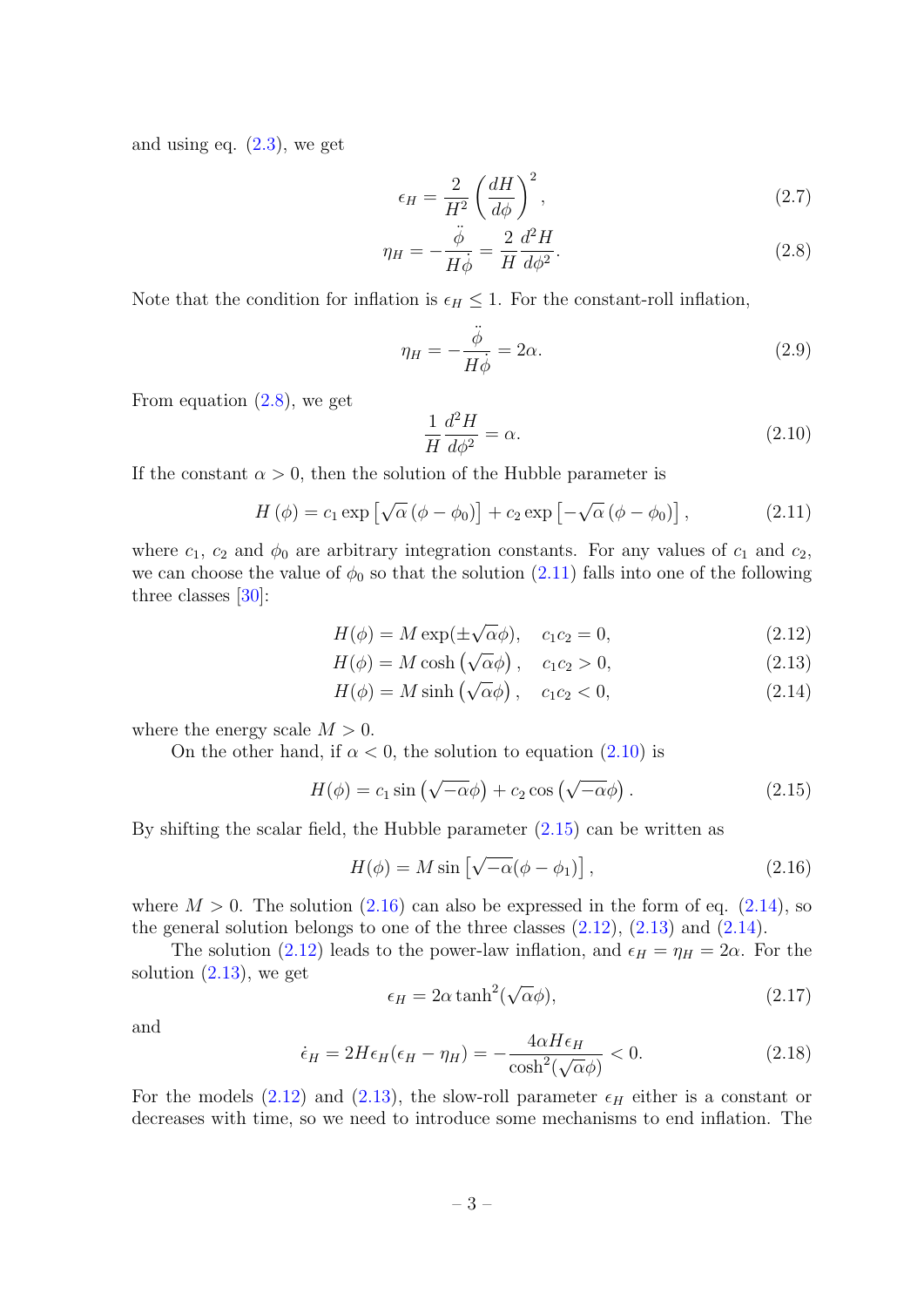three classes of solutions  $(2.12)$ ,  $(2.13)$  and  $(2.14)$  were discussed in [\[30\]](#page-14-4), and it was claimed that the solution [\(2.14\)](#page-3-5) does not give inflationary phase. In this paper, we focus on the solution [\(2.14\)](#page-3-5) only.

For the solution  $(2.14)$ , we get

<span id="page-4-1"></span>
$$
\epsilon_H = 2\alpha \left[ \coth\left(\sqrt{\alpha}\phi\right) \right]^2,\tag{2.19}
$$

and

$$
\dot{\epsilon}_H = \frac{4\alpha H \epsilon_H}{\sinh^2(\sqrt{\alpha}\phi)} > 0. \tag{2.20}
$$

Apparently, in this model inflation happens when  $\epsilon_H < 1$  and the slow-roll parameter  $\epsilon_H$  increases with time as shown in figure [1.](#page-5-2) From eq. [\(2.18\)](#page-3-8), we see that  $\epsilon_H > \eta_H$ in this model since  $\dot{\epsilon}_H > 0$ . Note that for the model  $(2.16)$  with  $\alpha < 0$ , we also have  $\dot{\epsilon}_H > 0$ . From the Hamilton-Jacobi equation

<span id="page-4-4"></span>
$$
V(\phi) = 3H^2(\phi) - 2\left[\frac{dH(\phi)}{d\phi}\right]^2,\tag{2.21}
$$

and the solution  $(2.14)$ , we obtain the potential

$$
V(\phi) = V_0 \sinh^2\left(\sqrt{\alpha}\phi\right) - V_1 \cosh^2\left(\sqrt{\alpha}\phi\right),\tag{2.22}
$$

where  $V_0 = 3M^2$  and  $V_1 = 2\alpha M^2$ . Furthermore, we can derive the background evolution with the solution  $(2.14)$ . Combining eqs.  $(2.3)$  and  $(2.14)$ , we get

$$
\phi = \frac{1}{\sqrt{\alpha}} \ln \left( \tan \left[ \alpha M \left( t_0 - t \right) \right] \right),\tag{2.23}
$$

where  $t_0$  is an integral constant and solution is valid in the range

<span id="page-4-0"></span>
$$
\pi/4 < \alpha M \left( t_0 - t \right) < \pi/2. \tag{2.24}
$$

Combining eqs. [\(2.14\)](#page-3-5) and [\(2.23\)](#page-4-0), we get the time evolution of the scale factor

<span id="page-4-3"></span>
$$
a = a_0 \sin^{1/(2\alpha)}[2\alpha M(t_0 - t)], \qquad (2.25)
$$

where  $a_0$  is an integration constant.

From eq. [\(2.19\)](#page-4-1) and the condition for the end of inflation  $\epsilon_H(\phi_e) = 1$ , we get the value of the inflaton  $\phi_e$  at the end of inflation,

$$
\phi_e = \frac{1}{2\sqrt{\alpha}} \ln \left( \frac{1 + \sqrt{2\alpha}}{1 - \sqrt{2\alpha}} \right),\tag{2.26}
$$

and the value of the inflaton  $\phi_*$  at the horizon exit,

<span id="page-4-2"></span>
$$
\phi_* = \frac{1}{\sqrt{\alpha}} \ln \left( \frac{y + \sqrt{y^2 - 4}}{2} \right),\tag{2.27}
$$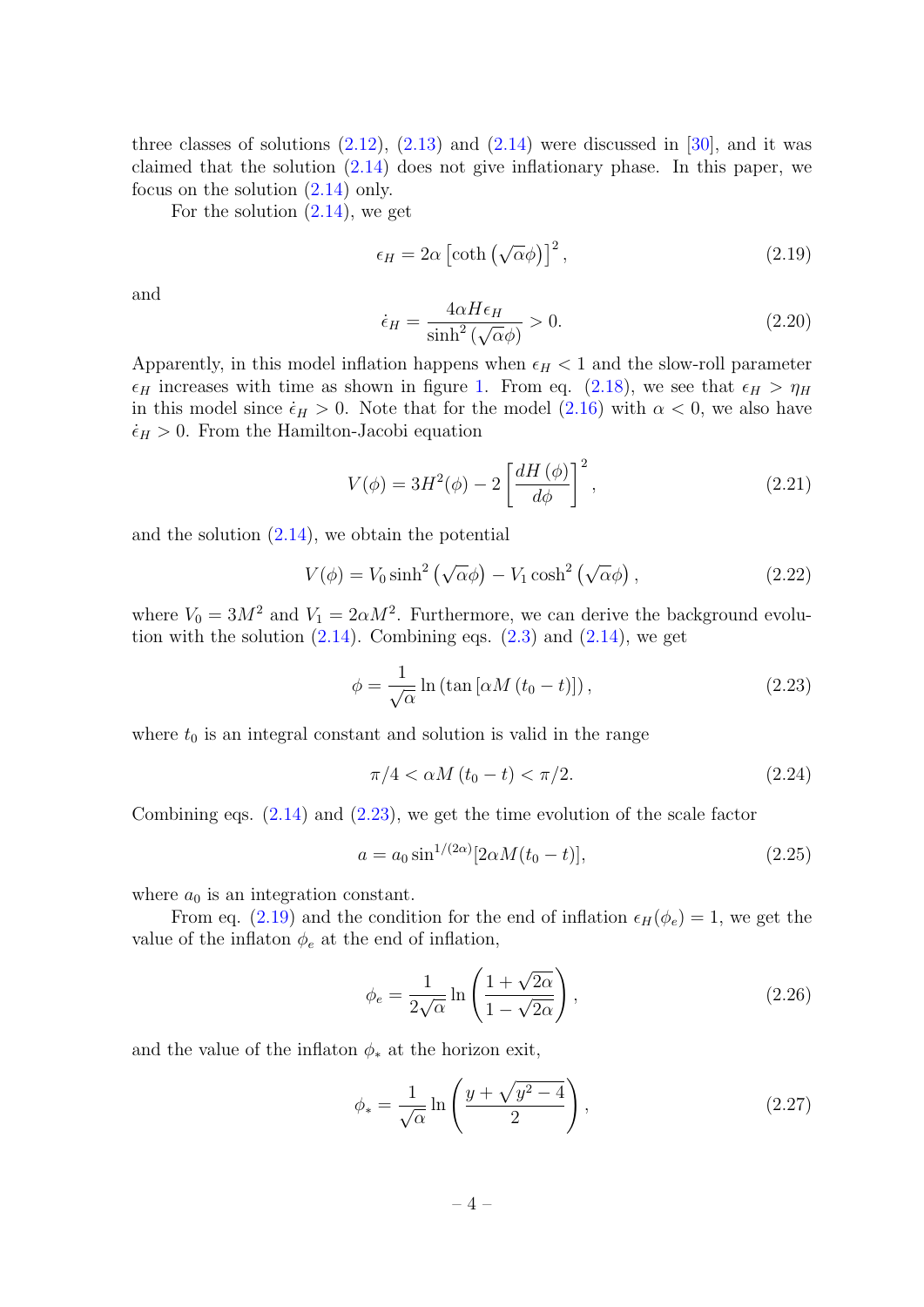

<span id="page-5-2"></span>**Figure 1.** The evolution of the slow-roll parameter  $\epsilon_H$  for the model [\(2.14\)](#page-3-5).

where  $\alpha < 1/2$ ,  $y = \exp(2\alpha N +$ √  $(\overline{\alpha}\phi_e) + \exp(2\alpha N -$ √  $(\overline{\alpha}\phi_e)$ , and N is the remaining number of e-folds at the horizon exit before the end of inflation. Since  $\alpha < 1/2$ , so to get successful inflation, we require  $\eta_H = 2\alpha < 1$  for the model [\(2.14\)](#page-3-5). Substituting the result [\(2.27\)](#page-4-2) into eq. [\(2.19\)](#page-4-1), we get the value of the slow-roll parameter at the horizon exit,

<span id="page-5-5"></span>
$$
\epsilon_H(\phi_*) = 2\alpha \left( 1 + \frac{1}{1 + \sqrt{1 - N_*^{-1}} - N_*^{-1}} \times \frac{1}{N_*} \right)^2, \tag{2.28}
$$

where  $N_* = \exp(4\alpha N)/(1-2\alpha)$ .

To close this section, we discuss whether the exact inflationary trajectories [\(2.23\)](#page-4-0) and  $(2.25)$  are attractors. We solve eqs.  $(2.2)$  and  $(2.4)$  together with the Hamilton-Jacobi equation [\(2.21\)](#page-4-4) for the model [\(2.14\)](#page-3-5) numerically with different initial conditions and the results are shown in figure [2.](#page-6-0) The results show that the inflationary trajectories are attractors.

### <span id="page-5-0"></span>3 perturbation in the constant-roll inflation

#### <span id="page-5-1"></span>3.1 The scalar perturbation

In the flat gauge  $\delta\phi = 0$ , the gauge invariant scalar perturbation becomes the curvature perturbation which is related to the scalar metric perturbation by  $\delta g_{ij} = a^2(1+2\zeta)\delta_{ij}$ . The mode function  $v_k = z \zeta_k$  for the curvature perturbation  $\zeta$  satisfies the Mukhanov-Sasaki equation [\[10,](#page-13-8) [11\]](#page-13-2)

<span id="page-5-4"></span>
$$
v_k'' + \left(k^2 - \frac{z''}{z}\right)v_k = 0,
$$
\n(3.1)

where  $z = a\dot{\phi}/H$  and a prime denotes the derivative with respect to the conformal time  $\tau$ . In terms of the slow-roll parameters, we get

<span id="page-5-3"></span>
$$
\frac{z''}{z} = 2a^2H^2 \left( 1 + \epsilon_H - \frac{3}{2}\eta_H + \epsilon_H^2 + \frac{1}{2}\eta_H^2 - 2\epsilon_H\eta_H + \frac{1}{2}\xi_H \right),\tag{3.2}
$$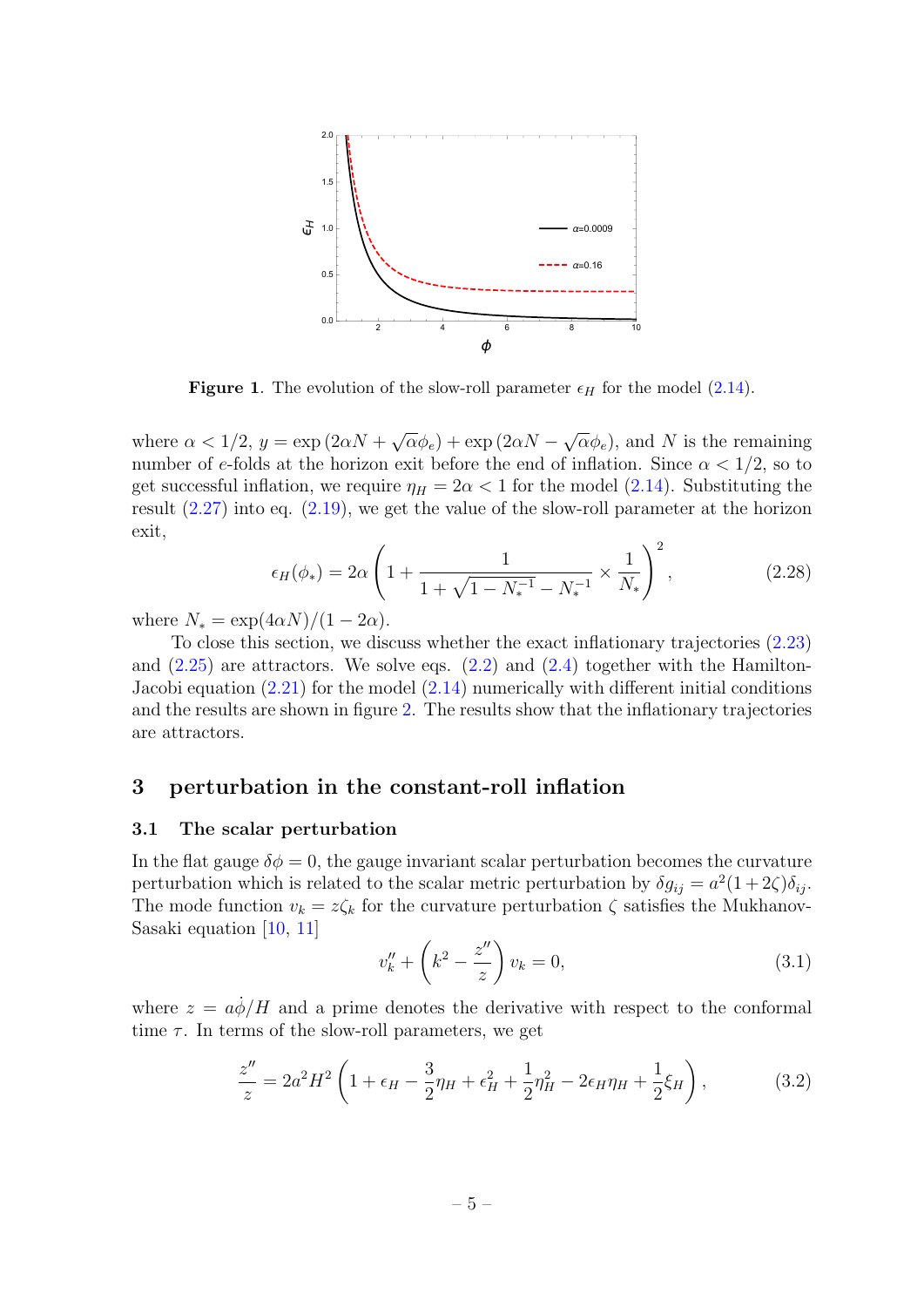

<span id="page-6-0"></span>**Figure 2.** The phase diagram for the model  $(2.14)$  with  $\alpha = 0.0009$  (top) and  $\alpha = 0.16$ Figure 2. The phase diagram for the moder (2.14) while  $\alpha = 0.0009$  (top) and  $\alpha = 0.16$  (bottom). In the right panels, the Hubble parameters are normalized by  $h_0 = M \sinh(8\sqrt{\alpha})$ .

where

$$
\xi_H = \frac{\stackrel{\cdots}{\phi}}{H^2 \dot{\phi}} - \eta_H^2. \tag{3.3}
$$

Since

$$
\dot{\eta}_H = H \left( \epsilon_H \eta_H - \xi_H \right), \tag{3.4}
$$

so for the constant-roll inflation with  $\dot{\eta}_H = 0$ , we obtain  $\xi_H = \epsilon_H \eta_H$ , and eq. [\(3.2\)](#page-5-3) becomes

<span id="page-6-2"></span>
$$
\frac{z''}{z} = 2a^2 H^2 \left( 1 + \epsilon_H - \frac{3}{2} \eta_H + \epsilon_H^2 + \frac{1}{2} \eta_H^2 - \frac{3}{2} \epsilon_H \eta_H \right). \tag{3.5}
$$

To find the relation between  $aH$  and  $\tau$ , we use the relation

$$
\frac{d}{d\tau}\left(\frac{1}{aH}\right) = -1 + \epsilon_H.
$$
\n(3.6)

To the first order approximation of  $\epsilon_H$ , we get

<span id="page-6-1"></span>
$$
\frac{1}{aH} \approx \left(-1 + \frac{\epsilon_H}{1 + 2\eta_H}\right)\tau.
$$
\n(3.7)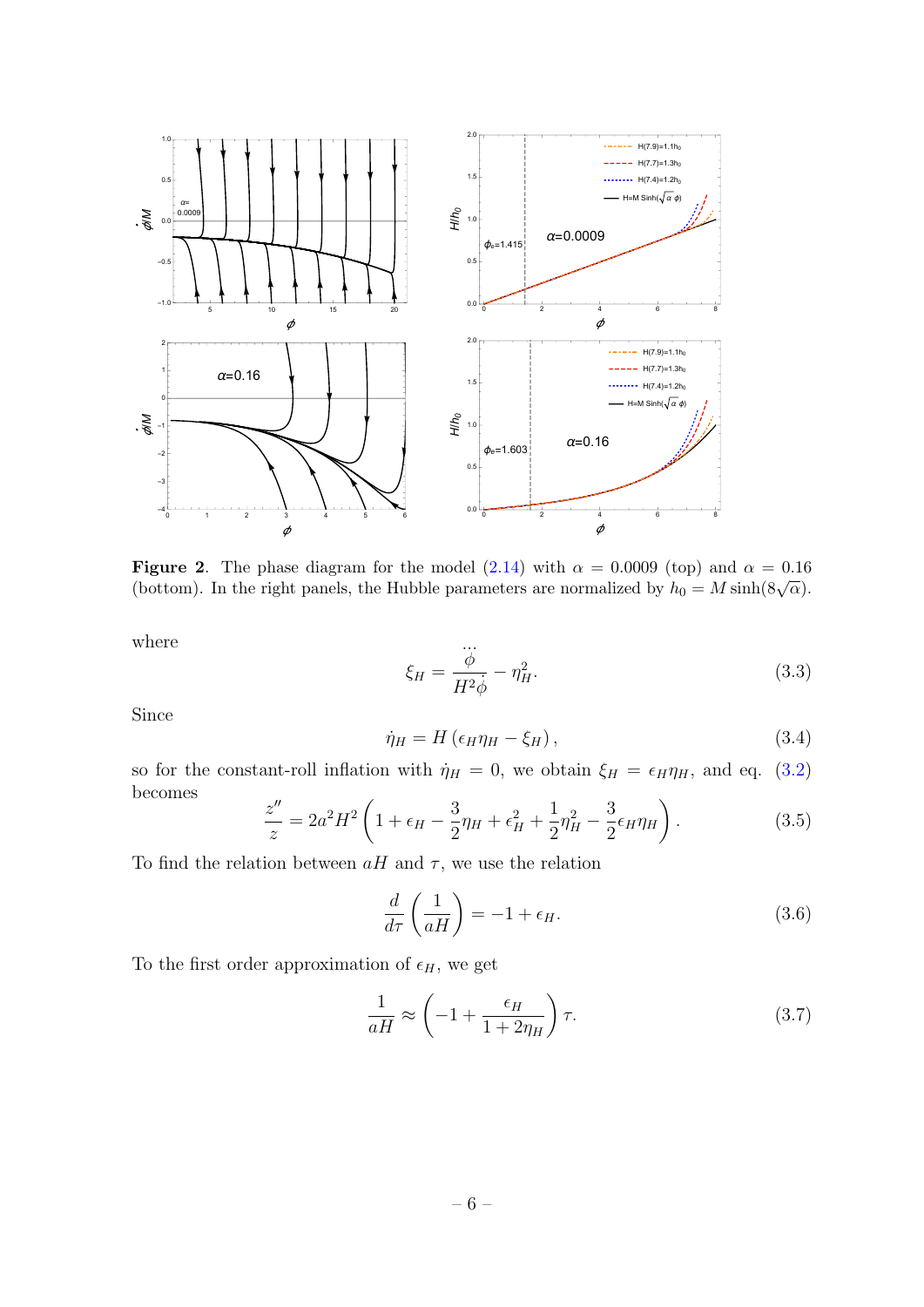If  $\epsilon_H$  is almost a constant or not small, then this approximation is not correct. Plugging the above result  $(3.7)$  into eq.  $(3.5)$ , we get

$$
\frac{z''}{z} = \frac{1}{\tau^2} \left[ \left( 2 - 3\eta_H + \eta_H^2 \right) + \frac{\left( 6 - 5\eta_H - 4\eta_H^2 \right) \epsilon_H}{1 + 2\eta_H} \right]
$$
\n
$$
= \frac{1}{\tau^2} \left( \nu^2 - \frac{1}{4} \right),
$$
\n(3.8)

where to the first order approximation of  $\epsilon_H$ ,

<span id="page-7-1"></span>
$$
\nu = \left| \frac{3}{2} - \eta_H \right| + \frac{(6 - 5\eta_H - 4\eta_H^2) \epsilon_H}{|3 - 2\eta_H| (1 + 2\eta_H)}.
$$
\n(3.9)

In [\[26,](#page-14-2) [29\]](#page-14-3), they got the zeroth order result  $\nu = \frac{3 - 2\eta_H}{2}$  only, here we extend the result to the first order of  $\epsilon_H$  with the help of the more accurate relation [\(3.7\)](#page-6-1). Assuming that  $\nu$  is a constant, we get the solution to eq.  $(3.1)$ 

$$
v_k = \sqrt{-\tau} \left[ b_1 H_\nu^{(1)} \left( -k\tau \right) + b_2 H_\nu^{(2)} \left( -k\tau \right) \right],\tag{3.10}
$$

where  $b_1$  and  $b_2$  are arbitrary integration constants. By choosing the Bunch-Davies vacuum and matching the asymptotic plane wave solution

<span id="page-7-3"></span>
$$
v_{k}\left(\tau\right) = \frac{1}{\sqrt{2k}}\exp\left(-ik\tau\right),\tag{3.11}
$$

for  $-k\tau \gg 1$ , we get the mode function

<span id="page-7-0"></span>
$$
v_k = \frac{\sqrt{\pi}}{2} \exp\left[i\left(\nu + \frac{1}{2}\right)\frac{\pi}{2}\right] \sqrt{-\tau} H_{\nu}^{(1)}\left(-k\tau\right). \tag{3.12}
$$

Substituting eq.  $(3.7)$  into eq.  $(3.12)$ , we get the power spectrum for the scalar perturbation

<span id="page-7-6"></span>
$$
\mathcal{P}_{\mathcal{R}} = \frac{k^3}{2\pi^2} |\zeta_k|^2 = \frac{H^2}{16\pi\epsilon_H} \frac{1 + 2\eta_H}{1 + 2\eta_H - \epsilon_H} \left[ H_{\nu}^{(1)} \left( \frac{1 + 2\eta_H}{1 + 2\eta_H - \epsilon_H} \frac{k}{aH} \right) \right]^2 \left( \frac{k}{aH} \right)^3. \tag{3.13}
$$

On super-horizon scales,  $k \ll aH$ , using the asymptotic behaviour of the Hankel function, the power spectrum for the scalar perturbation becomes

<span id="page-7-4"></span>
$$
\mathcal{P}_{\mathcal{R}} = 2^{2\nu-3} \left[ \frac{\Gamma(\nu)}{\Gamma(3/2)} \right]^2 \frac{1}{2\epsilon_H} \left( \frac{H}{2\pi} \right)^2 \left( 1 - \frac{\epsilon_H}{1 + 2\eta_H} \right)^{2\nu - 1} \left( \frac{k}{aH} \right)^{3 - 2\nu} . \tag{3.14}
$$

The expression is almost the same as that for the slow-roll inflation except that the value of  $\nu$  is different. Similar to the slow-roll inflation, we get the scalar spectral tilt

<span id="page-7-2"></span>
$$
n_s - 1 = \frac{d \ln \mathcal{P}_{\mathcal{R}}}{d \ln k} = 3 - 2\nu.
$$
\n(3.15)

Note that the above results are valid for any constant-roll inflation. To the zeroth order of  $\epsilon_H$ , we recover the result obtained in [\[26,](#page-14-2) [29\]](#page-14-3). Combining eqs. [\(2.9\)](#page-3-9), [\(2.28\)](#page-5-5), [\(3.9\)](#page-7-1) and [\(3.15\)](#page-7-2), we get

<span id="page-7-5"></span>
$$
n_s - 1 = 4\alpha \left[ 1 - \frac{(6 - 10\alpha - 16\alpha^2)}{(3 - 4\alpha)(1 + 4\alpha)} \left( 1 + \frac{1}{1 + \sqrt{1 - N_*^{-1}} - N_*^{-1}} \times \frac{1}{N_*} \right)^2 \right].
$$
 (3.16)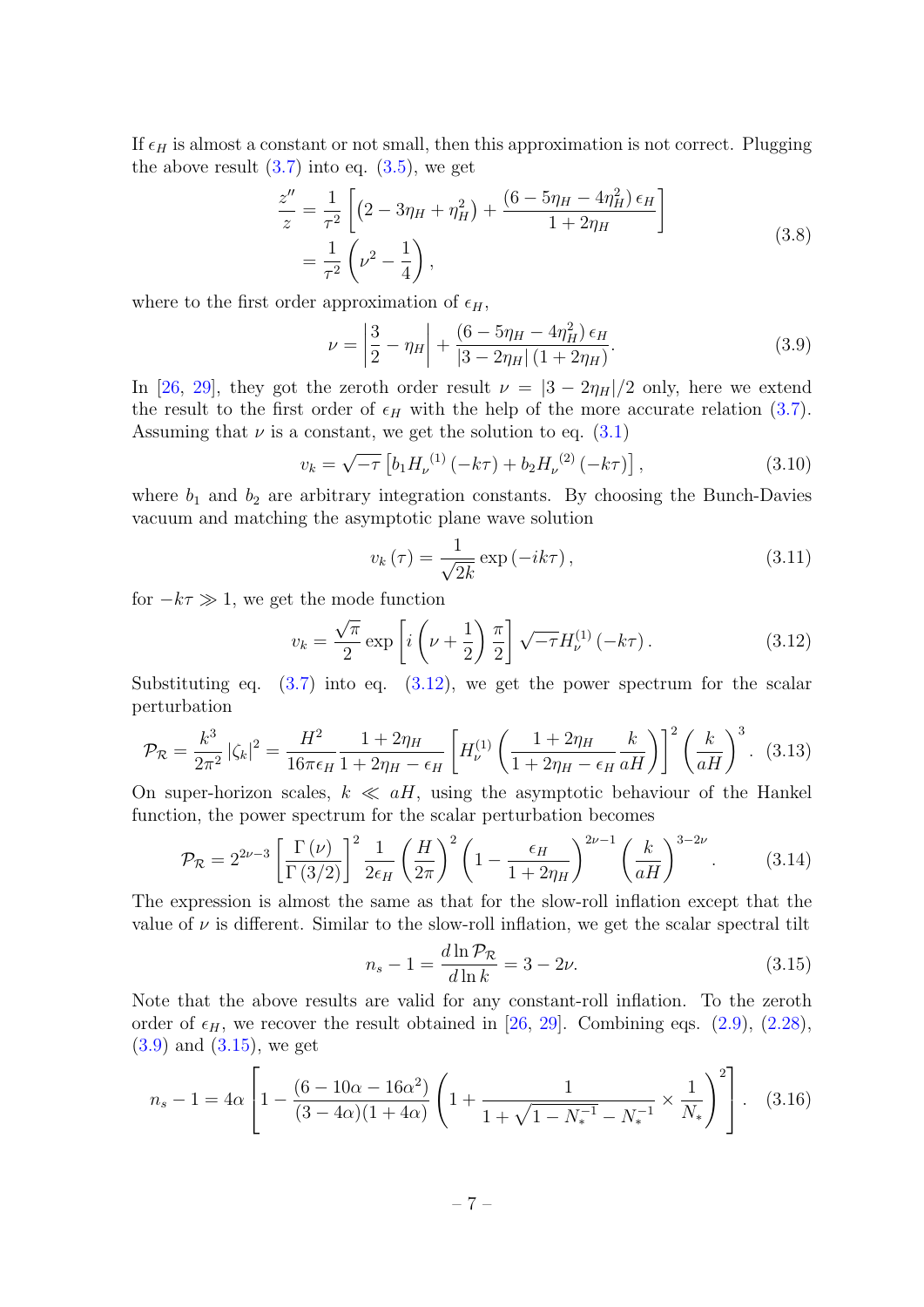#### <span id="page-8-0"></span>3.2 Super-horizon evolution

For the constant-roll inflation, the curvature perturbation  $\zeta$  may evolve on the superhorizon scales  $[29-31]$  $[29-31]$ . In this section, we discuss the evolution of the curvature perturbation  $\zeta$  on the super-horizon scales for the model  $(2.14)$ . On super-horizon scales, the  $k^2$  term in eq.  $(3.1)$  is negligible and the general solution is

$$
\zeta_k(\tau) = A_k + B_k \int^{\tau} \frac{1}{z^2(\bar{\tau})} d\bar{\tau},\tag{3.17}
$$

where the k-dependent constants  $A_k$  and  $B_k$  are determined by the initial conditions  $(3.11)$ . The first term  $A_k$  gives the constant mode and the  $B_k$  term gives the evolution of the curvature perturbation. Changing the integral variable, the  $B_k$  term becomes

<span id="page-8-2"></span>
$$
\zeta_0 = \int^{\tau} \frac{d\bar{\tau}}{z^2(\bar{\tau})} = \int^t \frac{H^2}{a^3 \dot{\phi}^2} dt.
$$
 (3.18)

Substituting eqs.  $(2.23)$  and  $(2.25)$  into eq.  $(3.18)$ , we obtain

$$
\zeta_0 = -\frac{1}{8\alpha^2 a_0^3 M} \int \frac{\cos^2 \left[2\alpha M \left(t_0 - t\right)\right]}{\sin^{3/2\alpha} \left[2\alpha M \left(t_0 - t\right)\right]} d \left[2\alpha M \left(t_0 - t\right)\right]
$$
\n
$$
= C x^3 {}_2F_1 \left(\frac{3}{2}, \frac{1}{2} + \frac{3}{4\alpha}, \frac{5}{2}, x^2\right), \tag{3.19}
$$

where  $C = -(24\alpha^2 a_0^3 M)^{-1}$ ,  $x = -\cos[2\alpha M (t_0 - t)]$  and  ${}_2F_1(a, b; c; z)$  is the Hypergeometric function. On super-horizon scales,  $2\alpha M (t_0 - t) \rightarrow \pi/2$  and  $x \ll 1$ , so

$$
\zeta_k \approx A_k + B_k C x^3. \tag{3.20}
$$

The second term is a decaying mode and the constant mode dominates. Therefore, the curvature perturbation  $\zeta_k$  remains constant outside the horizon for the model [\(2.14\)](#page-3-5) and we can calculate the value of the observable at the horizon exit  $k = aH$ .

#### <span id="page-8-1"></span>3.3 The tensor perturbation

For the tensor perturbation  $\delta g_{ij} = a^2 h_{ij}$ , the mode function  $u_k^s(\tau) = a h_k^s(\tau) / \tau$ √ 2 satisfies the equation

<span id="page-8-3"></span>
$$
\frac{d^2u_k^s}{d\tau^2} + \left(k^2 - \frac{a''}{a}\right)u_k^s = 0,
$$
\n(3.21)

where "s" stands for the "+" or " $\times$ " polarizations. Using the approximation [\(3.7\)](#page-6-1), we get

$$
\frac{a''}{a} = \frac{1}{\tau^2} \left[ 2 + \frac{3 - 2\eta_H}{1 + 2\eta_H} \epsilon_H \right] = \frac{\mu^2 - 1/4}{\tau^2},\tag{3.22}
$$

where

$$
\mu = \frac{3}{2} + \frac{3 - 2\eta_H}{3(1 + 2\eta_H)} \epsilon_H.
$$
\n(3.23)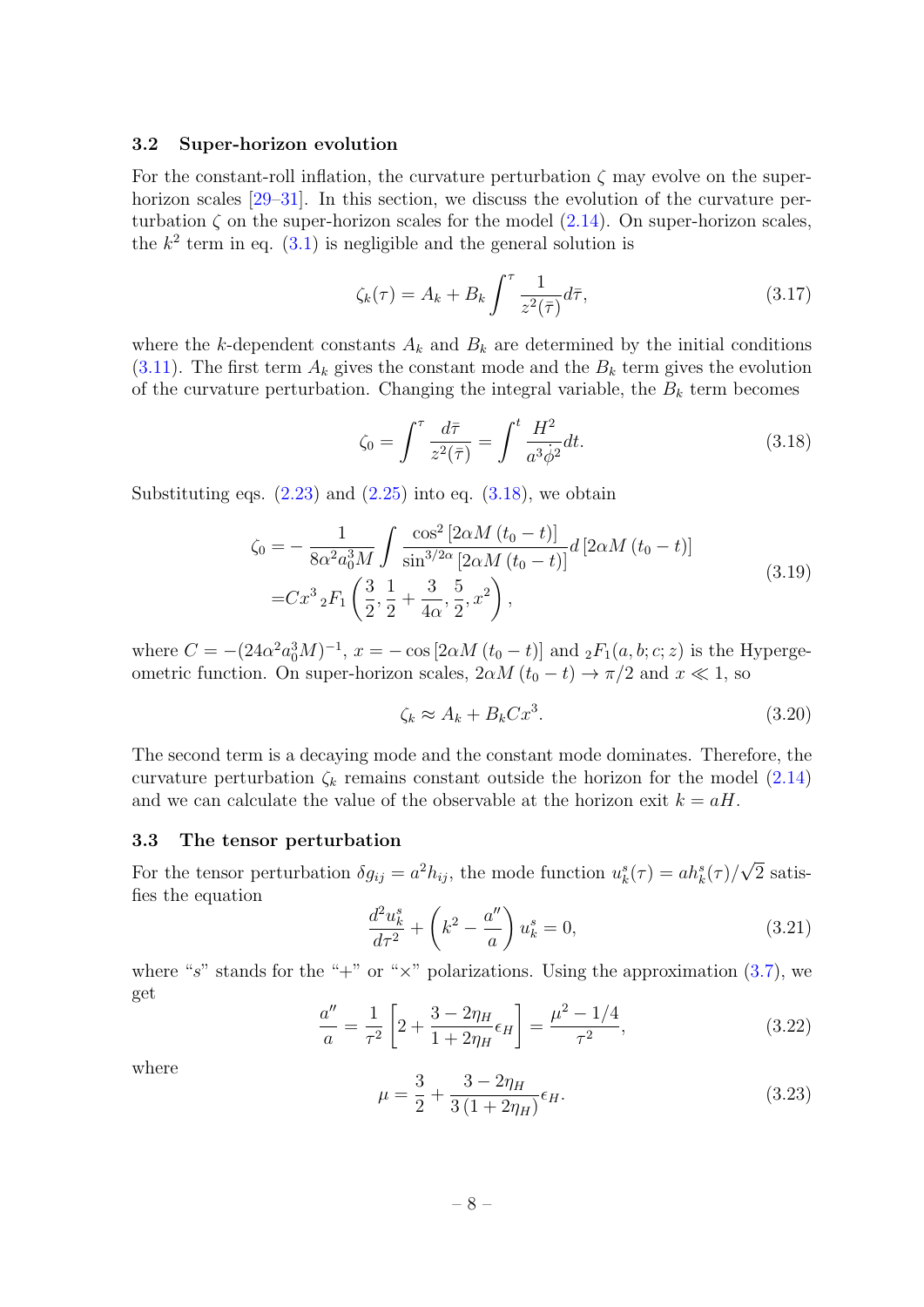Assuming that  $\mu$  is a constant and following the same procedure for the scalar perturbation, we get the power spectrum for the tensor perturbation

<span id="page-9-3"></span>
$$
\mathcal{P}_{\mathcal{T}} = \frac{H^2}{\pi} \frac{1 + 2\eta_H}{1 + 2\eta_H - \epsilon_H} \left[ H_{\mu}^{(1)} \left( \frac{1 + 2\eta_H}{1 + 2\eta_H - \epsilon_H} \frac{k}{aH} \right) \right]^2 \left( \frac{k}{aH} \right)^3. \tag{3.24}
$$

On super-horizon scales, using the asymptotic behaviour of the Hankel function, the power spectrum for the tensor perturbation becomes

<span id="page-9-0"></span>
$$
\mathcal{P}_{\mathcal{T}} = 2^{2\mu} \left[ \frac{\Gamma(\mu)}{\Gamma(3/2)} \right]^2 \left( \frac{H}{2\pi} \right)^2 \left( 1 - \frac{\epsilon_H}{1 + 2\eta_H} \right)^{2\mu - 1} \left( \frac{k}{aH} \right)^{3 - 2\mu} . \tag{3.25}
$$

The tensor spectral tilt is

<span id="page-9-4"></span>
$$
n_t = 3 - 2\mu = -\frac{6 - 8\alpha}{3(1 + 4\alpha)} \epsilon_H.
$$
 (3.26)

Combing eqs.  $(3.14)$  and  $(3.25)$ , we obtain the tensor to scalar ratio

<span id="page-9-1"></span>
$$
r = \frac{\mathcal{P}_{\mathcal{T}}}{\mathcal{P}_{\mathcal{R}}} \approx 16Q\epsilon_H = -8Q\left(1 + \frac{16\alpha}{3 - 4\alpha}\right)n_t,
$$
\n(3.27)

where  $Q = 2^{3-|3-4\alpha|}[\Gamma(3/2)/\Gamma(|3/2-2\alpha|)]^2$ . Using eqs. [\(3.16\)](#page-7-5) and [\(3.27\)](#page-9-1), we calculate the scalar spectral tilt and the tensor to scalar ratio for different values of  $\alpha$  with  $N = 50$  and  $N = 60$ . The results along with the Planck 2015 constraints [\[48\]](#page-15-4) are shown in figure [3.](#page-9-2) From figure [3,](#page-9-2) we see that the model gives too large  $r$  and it is inconsistent with the observations at the 68% confidence level. Note that when  $\alpha$ is small as those values chosen in figure [3](#page-9-2) to be consistent with the observations at the 95% confidence level, the constant-roll inflation is also slow-roll inflation, so the formulae  $(3.16)$  and  $(3.27)$  are valid.



<span id="page-9-2"></span>Figure 3. The  $n_s - r$  constraints on the model [\(2.14\)](#page-3-5). The shaded regions are the marginalized 68%, 95% and 99.8% C.L. contours from Planck 2015 data.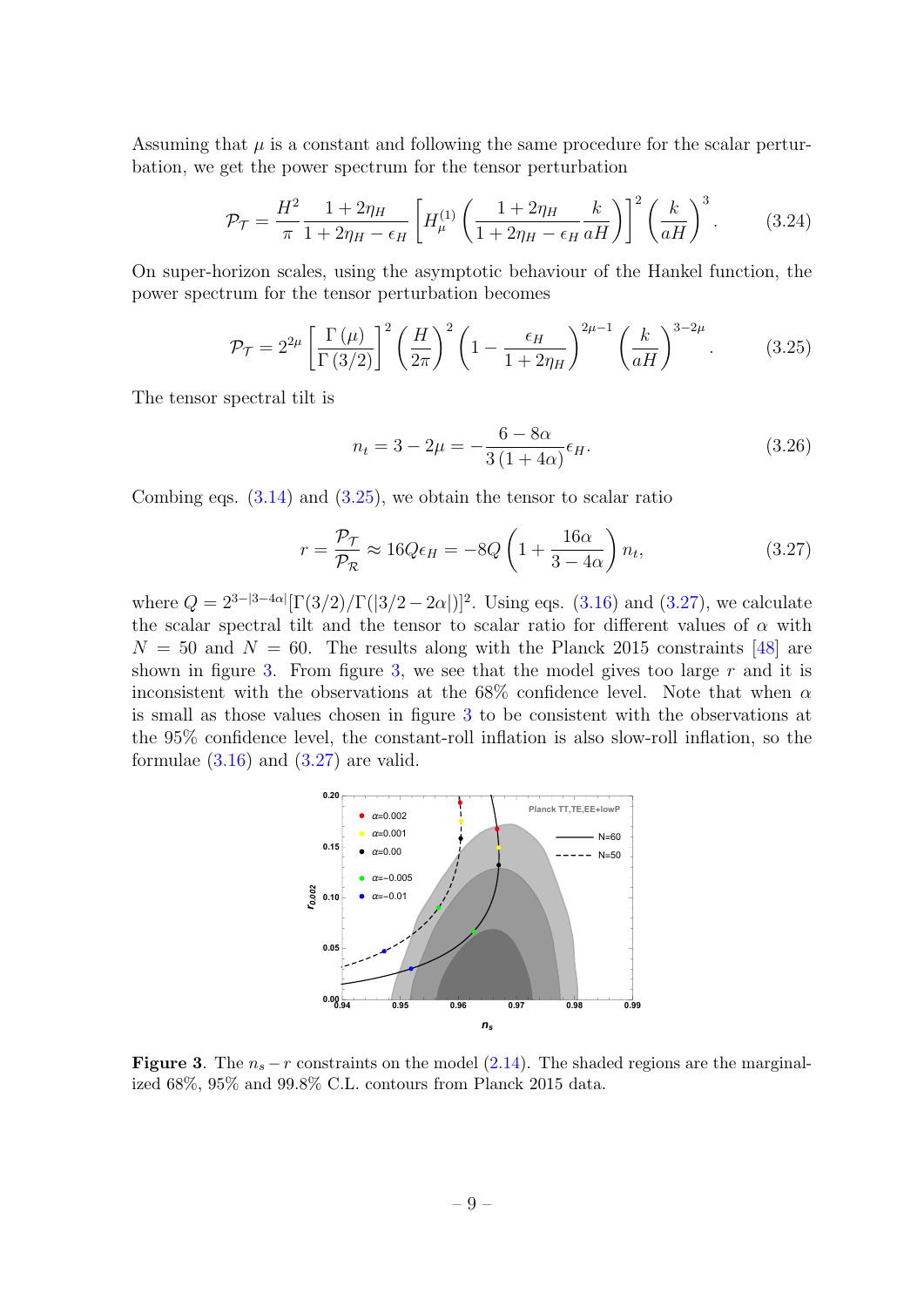#### <span id="page-10-0"></span>3.4 Numerical solution

In the derivation of the power spectra for the scalar and tensor perturbations, we made several approximations. The relation [\(3.7\)](#page-6-1) between  $aH$  and  $\tau$  is an approximation to the first order of the slow-roll parameter  $\epsilon_H$ . To solve the mode functions, we assume that  $\mu$  and  $\nu$  are constants. For the slow-roll inflation, the time derivatives of  $\mu$  and  $\nu$ are at least on the second order of the slow-roll parameters  $\epsilon_H$  and  $\eta_H$  and the slow-roll parameters are small, so the error due to these approximations is small. However, for the constant-roll inflation,  $\dot{\epsilon}_H > 0$ , so  $\epsilon_H > \eta_H$  and the slow-roll parameter  $\epsilon_H$  may not be too small as shown in figure [1,](#page-5-2) and the time derivatives of  $\mu$  and  $\nu$  is in the first order of  $\epsilon_H$ , so the error due to these approximations may not be small. To check the analytical results [\(3.13\)](#page-7-6) and [\(3.24\)](#page-9-3) derived in the previous sections, we solve eqs.  $(3.1)$  and  $(3.21)$  for the mode functions  $v_k$  and  $u_k^s$  numerically. In figure [4,](#page-10-1) we show the results for the case  $\eta_H = 0.0018$  with  $k = 0.002 \text{Mpc}^{-1}$ . For this case, the slowroll condition is satisfied, the constant-roll inflation is also a slow-roll inflation, so the theoretical results [\(3.13\)](#page-7-6) and [\(3.24\)](#page-9-3) are almost the same as the numerical results.



<span id="page-10-1"></span>**Figure 4.** The scalar and tensor power spectra for the constant-roll inflation with  $\eta_H$  = 0.0018. The left panel shows the scalar power spectrum and the right panel shows the tensor power spectrum. The solid red curves are for the numerical results and the black dashed curves are plotted with the analytical results [\(3.13\)](#page-7-6) and [\(3.24\)](#page-9-3).

In figure [5,](#page-11-0) we show the results for the constant-roll inflation with  $\eta_H = 0.32$ . For this case, the slow-roll parameters are not small, the theoretical results [\(3.13\)](#page-7-6) and [\(3.24\)](#page-9-3) differ from the numerical results significantly on super-horizon scales. On sub-horizon scales  $-k\tau \gg 1$ , the asymptotic plane wave solution [\(3.11\)](#page-7-3) applies and the solution is independent of the model, so the theoretical and the numerical results are the same. On super-horizon scales,  $k$  is negligible, the solution depends on the inflationary model and the results are different for different models. Figure [5](#page-11-0) tells us that the analytical results  $(3.13)$  and  $(3.24)$  are not good approximate solutions and we need to solve the equations for the mode functions numerically if  $\eta_H$  is not small. Furthermore, the numerical results confirm that the perturbations remain constant on the super-horizon scales. We also compare the difference of the power spectra between the numerical solutions and the analytical results  $(3.14)$  and  $(3.25)$ , the percentage difference is shown in figure [6.](#page-11-1) As expected, the error in the scalar power spectrum is big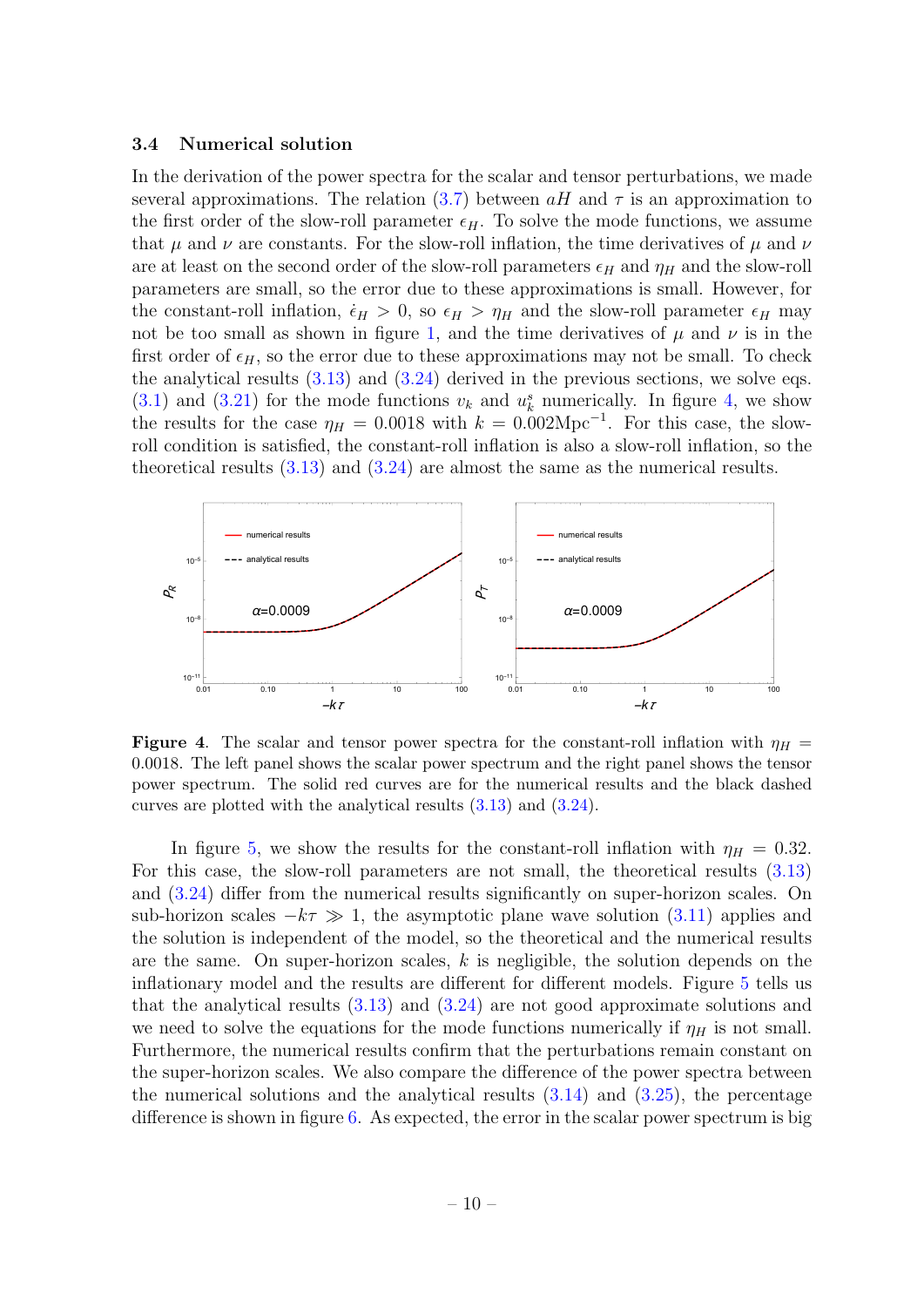when  $\epsilon_H$  is not small. However, the analytical results [\(3.14\)](#page-7-4) and [\(3.25\)](#page-9-0) capture the main behavior of  $H^2/\epsilon_H$  even though they underestimate the amplitudes. For the constantroll inflation with  $\eta_H = 0.0018$ , the analytical results give  $n_s = 0.9670$ ,  $n_t = -0.0183$ and  $r_{0.002} = 0.1475$ , and the numerical results are  $n_s = 0.9666$ ,  $n_t = -0.0187$  and  $r_{0.002} = 0.1455$ . For the constant-roll inflation with  $\eta_H = 0.32$ , the analytical results give  $n_s = 0.98$ ,  $n_t = -0.31$  and  $r_{0.002} = 7.34$ , and the numerical results are  $n_s = 0.059$ ,  $n_t = -0.94$  and  $r_{0.002} = 5.12$ . Since further approximations were made in calculating the spectral tilts, the derived analytical results [\(3.16\)](#page-7-5), [\(3.26\)](#page-9-4) and [\(3.27\)](#page-9-1) deviate from the exact numerical results when  $\epsilon_H$  is not small.



<span id="page-11-0"></span>Figure 5. The scalar and tensor power spectra for the constant-roll inflation with  $\eta_H = 0.32$ . The left panel shows the scalar power spectrum and the right panel shows the tensor power spectrum. The solid red curves are for the numerical results and the black dashed curves are plotted with the analytical results [\(3.13\)](#page-7-6) and [\(3.24\)](#page-9-3).



<span id="page-11-1"></span>Figure 6. The percentage differences between the power spectra obtained from the numerical solutions and the analytical results [\(3.14\)](#page-7-4) and [\(3.25\)](#page-9-0). The solid lines are for the scalar power spectrum and the dashed lines are for the tensor power spectrum. The black lines are for the case with  $\eta_H = 0.0018$  and the red lines are for the case with  $\eta_H = 0.32$ .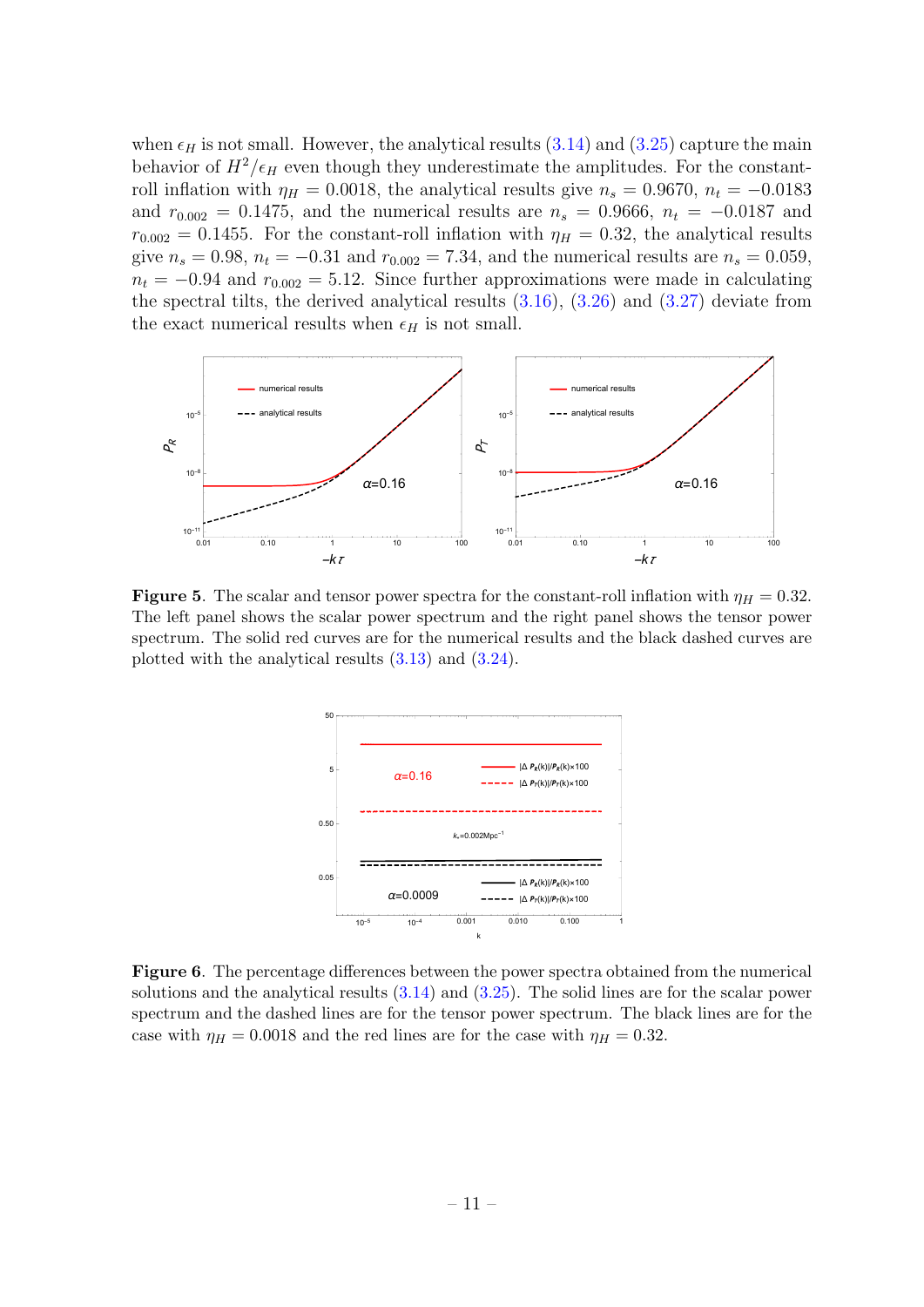## <span id="page-12-0"></span>4 Discussions and conclusions

For the constant-roll inflation, we derived the power spectra for the scalar and tensor perturbations up to the first order of  $\epsilon_H$  by using the Bessel function approximation. The scalar and tensor spectral tilts, and the tensor to scalar ratio were also obtained up to the first order of  $\epsilon_H$ . The reason that we can give the first order correction is because we derived the first order relation [\(3.7\)](#page-6-1) for the constant-roll inflation. These extend the previous zeroth order result. When  $\eta_H$  is small, we recover the standard results for the slow-roll inflation. The analytical inflationary solution for the constant-roll model [\(2.14\)](#page-3-5) was also derived, and we find that the inflationary trajectory is an attractor, but the model is excluded by the observations at the 68% C.L. For the model  $(2.14)$ ,  $\dot{\epsilon}_H > 0$ , so as the inflaton rolls down the potential,  $\epsilon_H > \eta_H$  and inflation ends when  $\epsilon_H$  reaches 1. If  $\eta_H$  is not small, then  $\epsilon_H$  is not small and the Bessel function approximation may not be reliable. We solve the equations for the mode functions numerically and we find that the numerical results are different from the analytical ones derived from the Bessel function approximation outside the horizon. Therefore, more accurate method for calculating the primordial power spectra is needed. If  $\dot{\epsilon}_H < 0$ , then  $\epsilon_H$  can keep to be small and the Bessel function approximation is valid if  $\epsilon_H$  changes slowly and the curvature perturbation remains to be constant outside the horizon, but inflation cannot end, and some mechanisms are needed to end inflation. The small  $\epsilon_H$  gives large curvature perturbation on small scales to form the primordial black holes, so a short period of ultra slow-roll inflation with small  $\epsilon_H$  can be the mechanism for producing the primordial black holes. The results derived in this paper may be useful for the discussion of the production of primordial black holes. In conclusion, the Bessel function approximation cannot be trusted if  $\epsilon_H$  is not small or it changes quickly, more accurate method for calculating the primordial power spectra and the spectral tilts needs to be developed.

## Acknowledgments

This research was supported in part by the Natural Science Foundation of China under Grant No. 11475065 and the Major Program of the National Natural Science Foundation of China under Grant No. 11690021.

## References

- <span id="page-12-1"></span>[1] A. H. Guth, The Inflationary Universe: A Possible Solution to the Horizon and Flatness Problems, Phys. Rev. D  $23$  (1981) 347-356.
- [2] A. D. Linde, A New Inflationary Universe Scenario: A Possible Solution of the Horizon, Flatness, Homogeneity, Isotropy and Primordial Monopole Problems, [Phys.](http://dx.doi.org/10.1016/0370-2693(82)91219-9) Lett. B 108 [\(1982\) 389–393.](http://dx.doi.org/10.1016/0370-2693(82)91219-9)
- [3] A. Albrecht and P. J. Steinhardt, Cosmology for Grand Unified Theories with Radiatively Induced Symmetry Breaking, Phys. Rev. Lett. 48 [\(1982\) 1220–1223.](http://dx.doi.org/10.1103/PhysRevLett.48.1220)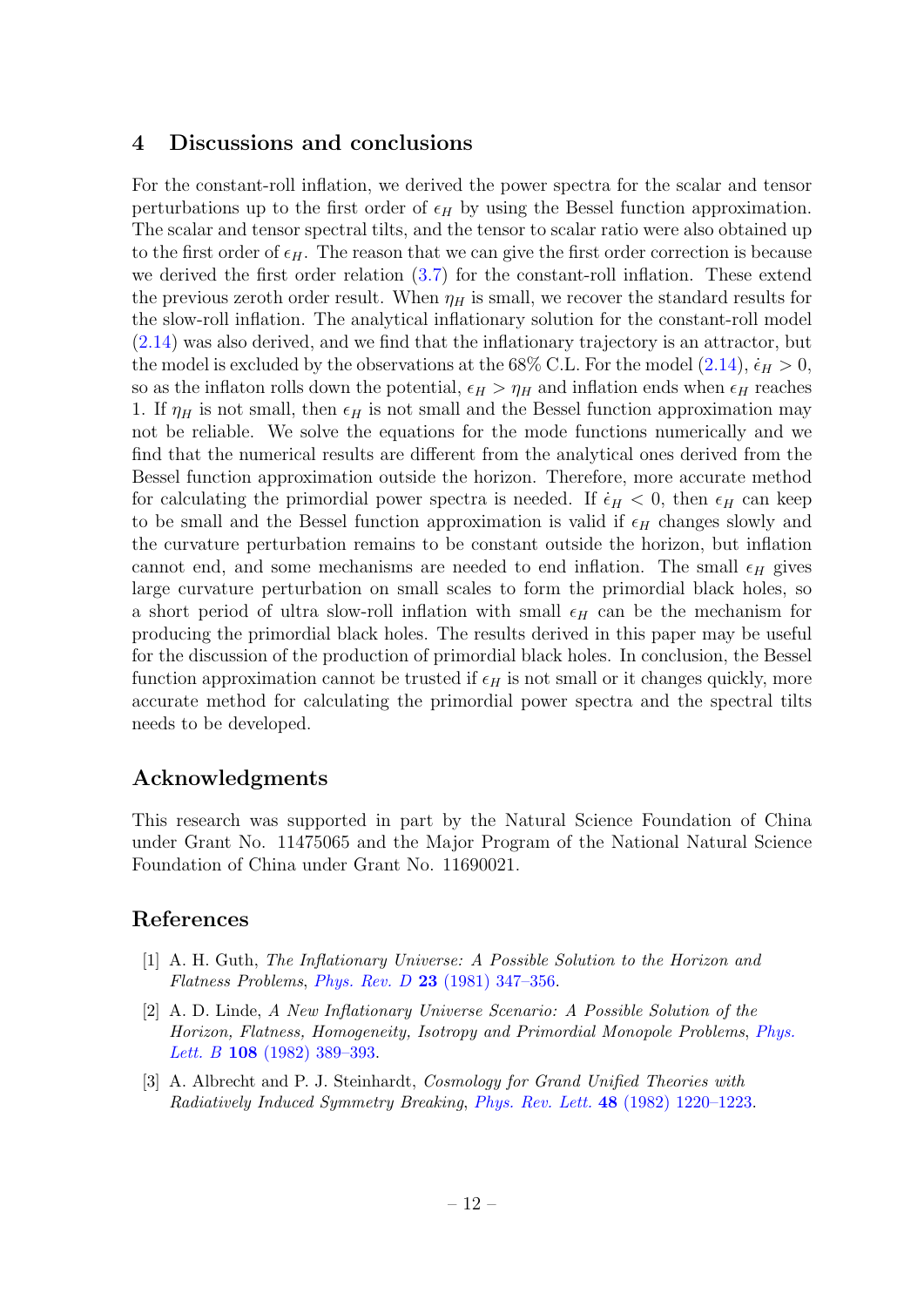- [4] A. A. Starobinsky, A New Type of Isotropic Cosmological Models Without Singularity, Phys. Lett. B. 91 [\(1980\) 99–102.](http://dx.doi.org/10.1016/0370-2693(80)90670-X)
- <span id="page-13-0"></span>[5] K. Sato, First Order Phase Transition of a Vacuum and Expansion of the Universe, Mon. Not. Roy. Astron. Soc. 195 (1981) 467–479.
- <span id="page-13-1"></span>[6] V. F. Mukhanov and G. V. Chibisov, Quantum Fluctuation and Nonsingular Universe. (In Russian), JETP Lett. 33 (1981) 532–535.
- [7] A. H. Guth and S. Y. Pi, Fluctuations in the New Inflationary Universe, [Phys. Rev.](http://dx.doi.org/10.1103/PhysRevLett.49.1110) Lett. 49 [\(1982\) 1110–1113.](http://dx.doi.org/10.1103/PhysRevLett.49.1110)
- [8] S. W. Hawking, The Development of Irregularities in a Single Bubble Inflationary Universe, [Phys. Lett. B](http://dx.doi.org/10.1016/0370-2693(82)90373-2) 115 (1982) 295.
- [9] J. M. Bardeen, P. J. Steinhardt and M. S. Turner, Spontaneous Creation of Almost Scale - Free Density Perturbations in an Inflationary Universe, [Phys. Rev. D](http://dx.doi.org/10.1103/PhysRevD.28.679) 28 [\(1983\) 679.](http://dx.doi.org/10.1103/PhysRevD.28.679)
- <span id="page-13-8"></span>[10] V. F. Mukhanov, Gravitational Instability of the Universe Filled with a Scalar Field, JETP Lett. 41 (1985) 493–496.
- <span id="page-13-2"></span>[11] M. Sasaki, Large Scale Quantum Fluctuations in the Inflationary Universe, [Prog.](http://dx.doi.org/10.1143/PTP.76.1036) [Theor. Phys.](http://dx.doi.org/10.1143/PTP.76.1036) 76 (1986) 1036.
- <span id="page-13-3"></span>[12] E. D. Stewart and D. H. Lyth, A More accurate analytic calculation of the spectrum of cosmological perturbations produced during inflation, [Phys. Lett. B](http://dx.doi.org/10.1016/0370-2693(93)90379-V) 302 (1993) [171–175,](http://dx.doi.org/10.1016/0370-2693(93)90379-V) [[gr-qc/9302019](https://arxiv.org/abs/gr-qc/9302019)].
- <span id="page-13-4"></span>[13] L.-M. Wang, V. F. Mukhanov and P. J. Steinhardt, On the problem of predicting inflationary perturbations, [Phys. Lett. B](http://dx.doi.org/10.1016/S0370-2693(97)01166-0)  $414$  (1997) 18–27, [[astro-ph/9709032](https://arxiv.org/abs/astro-ph/9709032)].
- <span id="page-13-5"></span>[14] E. D. Stewart and J.-O. Gong, The Density perturbation power spectrum to second order corrections in the slow roll expansion, Phys. Lett.  $B$  510 (2001) 1–9. [[astro-ph/0101225](https://arxiv.org/abs/astro-ph/0101225)].
- [15] D. J. Schwarz, C. A. Terrero-Escalante and A. A. Garcia, Higher order corrections to primordial spectra from cosmological inflation, Phys. Lett. B 517 [\(2001\) 243–249,](http://dx.doi.org/10.1016/S0370-2693(01)01036-X) [[astro-ph/0106020](https://arxiv.org/abs/astro-ph/0106020)].
- [16] S. Habib, K. Heitmann, G. Jungman and C. Molina-Paris, The Inflationary perturbation spectrum, [Phys. Rev. Lett.](http://dx.doi.org/10.1103/PhysRevLett.89.281301) 89 (2002) 281301, [[astro-ph/0208443](https://arxiv.org/abs/astro-ph/0208443)].
- <span id="page-13-6"></span>[17] S. Habib, A. Heinen, K. Heitmann, G. Jungman and C. Molina-Paris, Characterizing inflationary perturbations: The Uniform approximation, [Phys. Rev. D](http://dx.doi.org/10.1103/PhysRevD.70.083507) 70 (2004) [083507,](http://dx.doi.org/10.1103/PhysRevD.70.083507) [[astro-ph/0406134](https://arxiv.org/abs/astro-ph/0406134)].
- <span id="page-13-7"></span>[18] J. E. Lidsey, A. R. Liddle, E. W. Kolb, E. J. Copeland, T. Barreiro et al., Reconstructing the inflation potential : An overview, [Rev. Mod. Phys.](http://dx.doi.org/10.1103/RevModPhys.69.373) 69 (1997) [373–410,](http://dx.doi.org/10.1103/RevModPhys.69.373) [[astro-ph/9508078](https://arxiv.org/abs/astro-ph/9508078)].
- [19] R. Easther, An Inflationary model with an exact perturbation spectrum, [Class. Quant.](http://dx.doi.org/10.1088/0264-9381/13/7/011) Grav. 13 [\(1996\) 1775–1782,](http://dx.doi.org/10.1088/0264-9381/13/7/011)  $\alpha$  [astro-ph/9511143](https://arxiv.org/abs/astro-ph/9511143).
- [20] I. J. Grivell and A. R. Liddle, Accurate determination of inflationary perturbations, Phys. Rev. D 54 [\(1996\) 7191–7198,](http://dx.doi.org/10.1103/PhysRevD.54.7191) [[astro-ph/9607096](https://arxiv.org/abs/astro-ph/9607096)].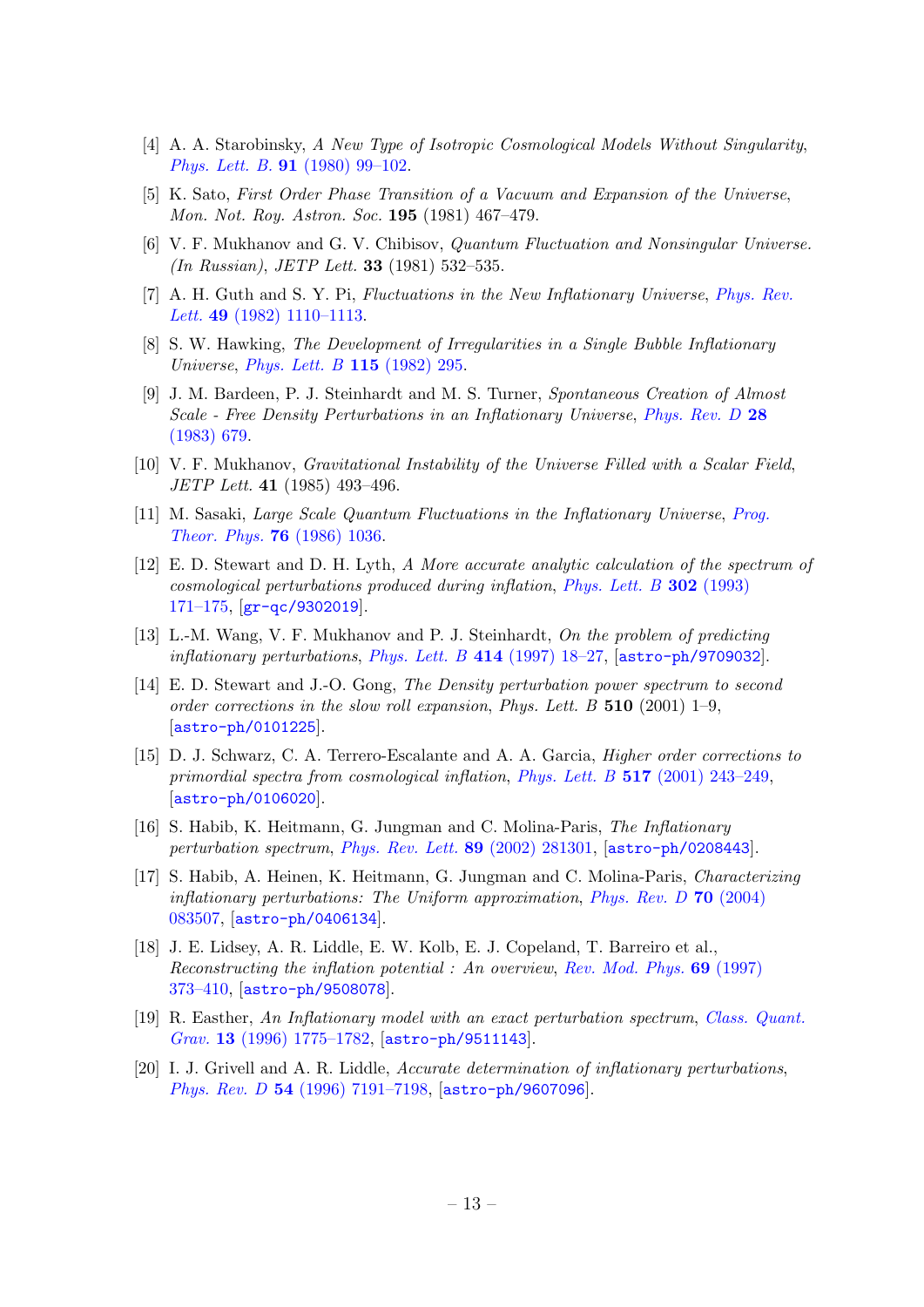- [21] W. H. Kinney, A Hamilton-Jacobi approach to nonslow roll inflation, *[Phys. Rev. D](http://dx.doi.org/10.1103/PhysRevD.56.2002)* 56 [\(1997\) 2002–2009,](http://dx.doi.org/10.1103/PhysRevD.56.2002) [[hep-ph/9702427](https://arxiv.org/abs/hep-ph/9702427)].
- [22] O. Seto, J. Yokoyama and H. Kodama, What happens when the inflaton stops during inflation, Phys. Rev. D 61 [\(2000\) 103504,](http://dx.doi.org/10.1103/PhysRevD.61.103504) [[astro-ph/9911119](https://arxiv.org/abs/astro-ph/9911119)].
- [23] J. A. Adams, B. Cresswell and R. Easther, Inflationary perturbations from a potential with a step, Phys. Rev. D 64 [\(2001\) 123514,](http://dx.doi.org/10.1103/PhysRevD.64.123514) [[astro-ph/0102236](https://arxiv.org/abs/astro-ph/0102236)].
- [24] S. Inoue and J. Yokoyama, Curvature perturbation at the local extremum of the *inflaton's potential, [Phys. Lett. B](http://dx.doi.org/10.1016/S0370-2693(01)01369-7)*  $524$  (2002) 15-20, [[hep-ph/0104083](https://arxiv.org/abs/hep-ph/0104083)].
- <span id="page-14-1"></span>[25] N. C. Tsamis and R. P. Woodard, Improved estimates of cosmological perturbations, Phys. Rev. D 69 [\(2004\) 084005,](http://dx.doi.org/10.1103/PhysRevD.69.084005) [[astro-ph/0307463](https://arxiv.org/abs/astro-ph/0307463)].
- <span id="page-14-2"></span>[26] W. H. Kinney, Horizon crossing and inflation with large eta, [Phys. Rev. D](http://dx.doi.org/10.1103/PhysRevD.72.023515) 72 (2005) [023515,](http://dx.doi.org/10.1103/PhysRevD.72.023515) [[gr-qc/0503017](https://arxiv.org/abs/gr-qc/0503017)].
- [27] T. Zhu, A. Wang, G. Cleaver, K. Kirsten and Q. Sheng, Inflationary cosmology with nonlinear dispersion relations, *Phys. Rev. D* **89** [\(2014\) 043507,](http://dx.doi.org/10.1103/PhysRevD.89.043507) [[1308.5708](https://arxiv.org/abs/1308.5708)].
- <span id="page-14-0"></span>[28] S. Hirano, T. Kobayashi and S. Yokoyama, Ultra slow-roll G-inflation, [Phys. Rev. D](http://dx.doi.org/10.1103/PhysRevD.94.103515) 94 [\(2016\) 103515,](http://dx.doi.org/10.1103/PhysRevD.94.103515) [[1604.00141](https://arxiv.org/abs/1604.00141)].
- <span id="page-14-3"></span>[29] J. Martin, H. Motohashi and T. Suyama, Ultra Slow-Roll Inflation and the non-Gaussianity Consistency Relation, Phys. Rev. D 87 [\(2013\) 023514,](http://dx.doi.org/10.1103/PhysRevD.87.023514) [[1211.0083](https://arxiv.org/abs/1211.0083)].
- <span id="page-14-4"></span>[30] H. Motohashi, A. A. Starobinsky and J. Yokoyama, Inflation with a constant rate of roll, JCAP 1509 [\(2015\) 018,](http://dx.doi.org/10.1088/1475-7516/2015/09/018) [[1411.5021](https://arxiv.org/abs/1411.5021)].
- <span id="page-14-5"></span>[31] M. H. Namjoo, H. Firouzjahi and M. Sasaki, Violation of non-Gaussianity consistency relation in a single field inflationary model,  $EPL$  101 [\(2013\) 39001,](http://dx.doi.org/10.1209/0295-5075/101/39001) [[1210.3692](https://arxiv.org/abs/1210.3692)].
- <span id="page-14-6"></span>[32] H. Motohashi and A. A. Starobinsky,  $f(R)$  constant-roll inflation, [Eur. Phys. J. C](http://dx.doi.org/10.1140/epjc/s10052-017-5109-x) 77 [\(2017\) 538,](http://dx.doi.org/10.1140/epjc/s10052-017-5109-x) [[1704.08188](https://arxiv.org/abs/1704.08188)].
- [33] H. Motohashi and A. A. Starobinsky, *Constant-roll inflation: confrontation with recent* observational data, [Europhys. Lett.](http://dx.doi.org/10.1209/0295-5075/117/39001) 117 (2017) 39001, [[1702.05847](https://arxiv.org/abs/1702.05847)].
- [34] S. Nojiri, S. D. Odintsov and V. K. Oikonomou, *Constant-roll Inflation in*  $F(R)$ Gravity, [Class. Quant. Grav.](http://dx.doi.org/10.1088/1361-6382/aa92a4) 34 (2017) 245012, [[1704.05945](https://arxiv.org/abs/1704.05945)].
- [35] V. K. Oikonomou, Reheating in Constant-roll  $F(R)$  Gravity, [Mod. Phys. Lett. A](http://dx.doi.org/10.1142/S0217732317501723) 32 [\(2017\) 1750172,](http://dx.doi.org/10.1142/S0217732317501723) [[1706.00507](https://arxiv.org/abs/1706.00507)].
- [36] S. D. Odintsov and V. K. Oikonomou, Inflation with a Smooth Constant-Roll to Constant-Roll Era Transition, Phys. Rev. D 96 [\(2017\) 024029,](http://dx.doi.org/10.1103/PhysRevD.96.024029) [[1704.02931](https://arxiv.org/abs/1704.02931)].
- [37] K. Dimopoulos, Ultra slow-roll inflation demystified, [Phys. Lett. B](http://dx.doi.org/10.1016/j.physletb.2017.10.066) 775 (2017) [262–265,](http://dx.doi.org/10.1016/j.physletb.2017.10.066) [[1707.05644](https://arxiv.org/abs/1707.05644)].
- [38] Q. Gao, Reconstruction of constant slow-roll inflation, [Sci. China Phys. Mech. Astron.](http://dx.doi.org/10.1007/s11433-017-9065-4) 60 [\(2017\) 090411,](http://dx.doi.org/10.1007/s11433-017-9065-4) [[1704.08559](https://arxiv.org/abs/1704.08559)].
- [39] A. Ito and J. Soda, Anisotropic Constant-roll Inflation, [Eur. Phys. J. C](http://dx.doi.org/10.1140/epjc/s10052-018-5534-5) 78 (2018) 55, [[1710.09701](https://arxiv.org/abs/1710.09701)].
- [40] A. Karam, L. Marzola, T. Pappas, A. Racioppi and K. Tamvakis, Constant-Roll  $(Quasi-)Linear Inflation, 1711.09861.$  $(Quasi-)Linear Inflation, 1711.09861.$  $(Quasi-)Linear Inflation, 1711.09861.$